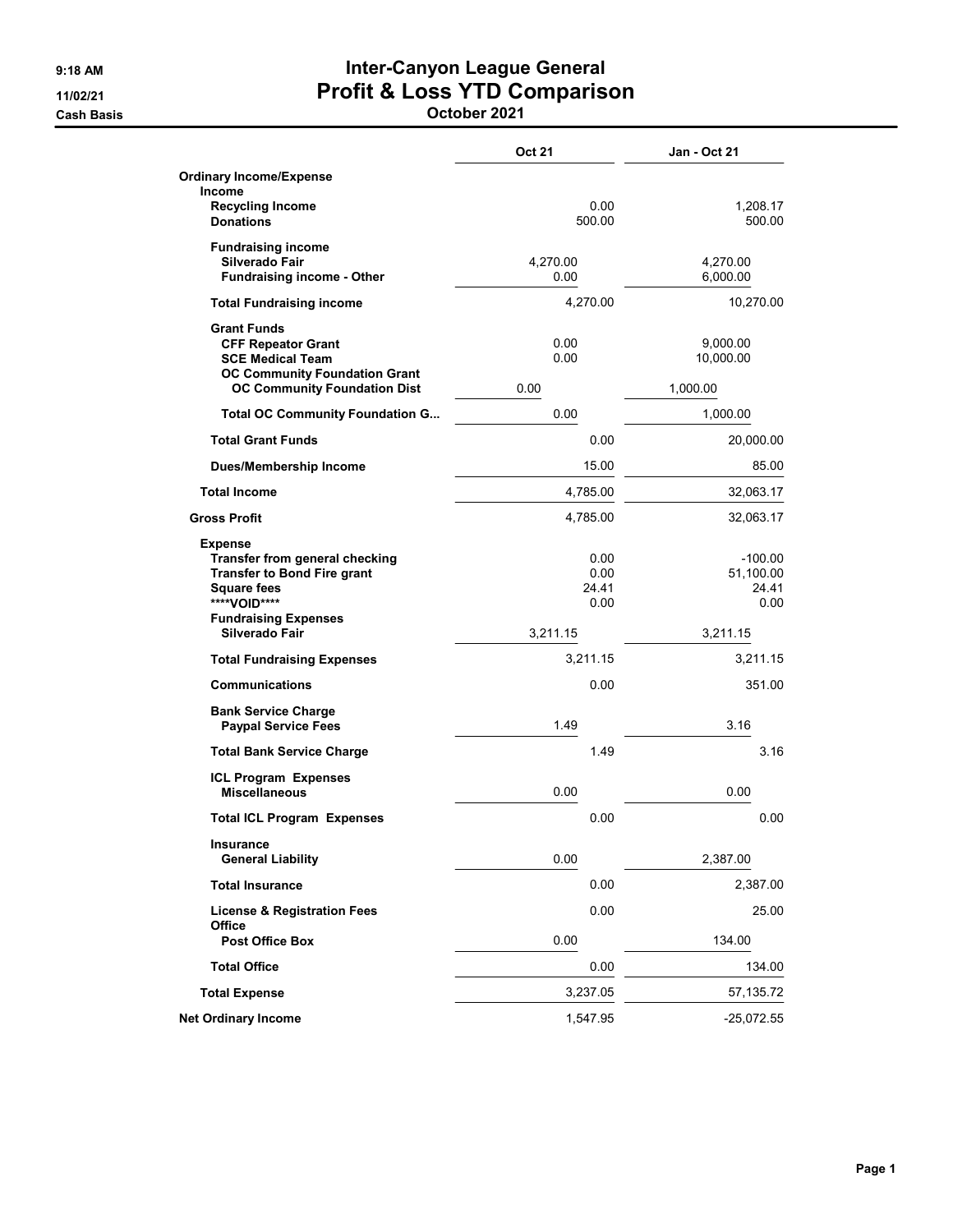#### 9:18 AM **Inter-Canyon League General** 11/02/21 Profit & Loss YTD Comparison Cash Basis October 2021

|                                                    | <b>Oct 21</b> | <b>Jan - Oct 21</b> |
|----------------------------------------------------|---------------|---------------------|
| <b>Other Income/Expense</b><br><b>Other Income</b> |               |                     |
| <b>Interest</b>                                    | 0.00          | 4.98                |
| <b>Total Other Income</b>                          | 0.00          | 4.98                |
| <b>Net Other Income</b>                            | 0.00          | 4.98                |
| <b>Net Income</b>                                  | 1,547.95      | $-25,067.57$        |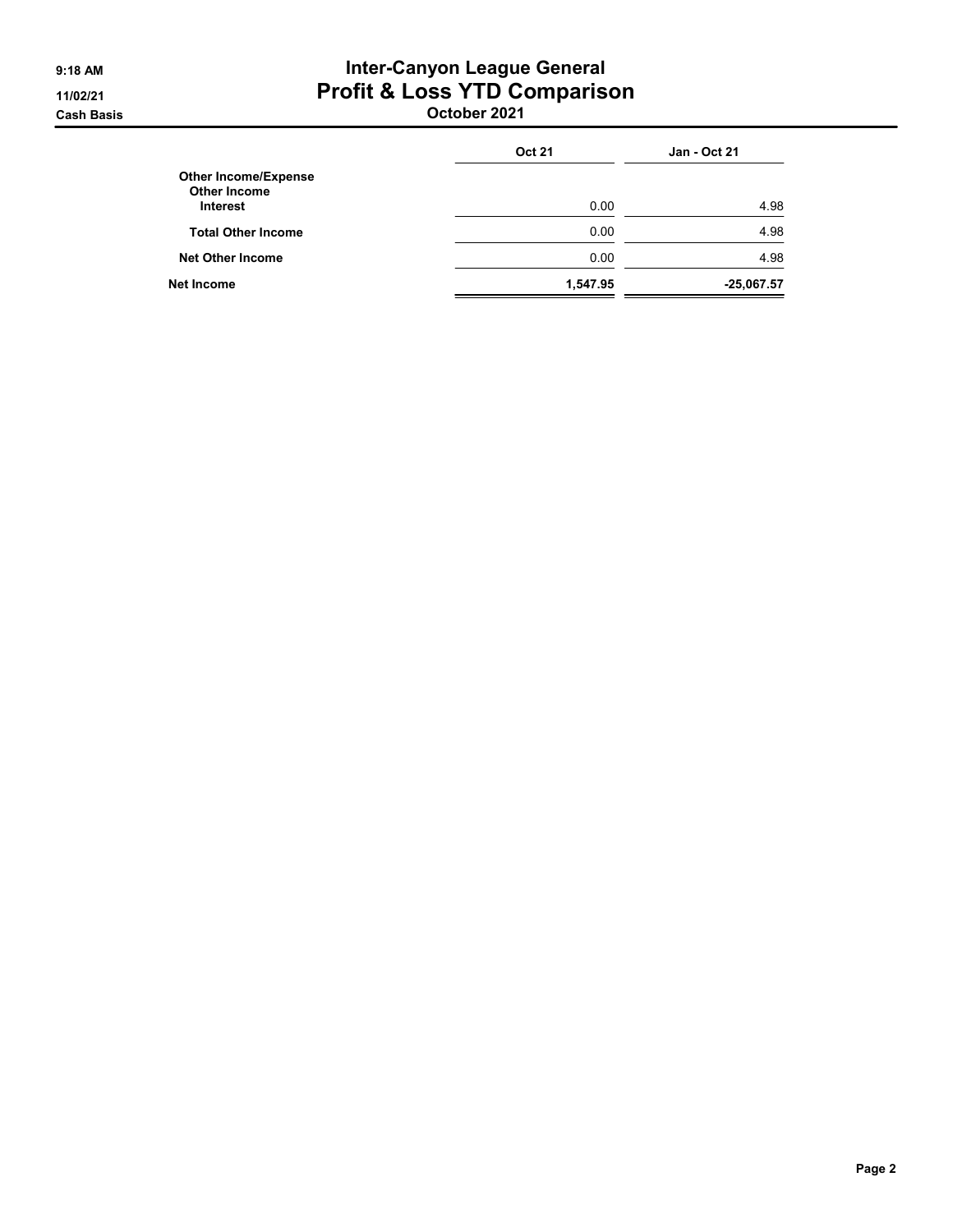#### 9:18 AM **Inter-Canyon League General** 11/02/21 **Balance Sheet** Cash Basis Cash Basis As of October 31, 2021

|                                                                                                                                                                                    | Oct 31, 21                                                   |
|------------------------------------------------------------------------------------------------------------------------------------------------------------------------------------|--------------------------------------------------------------|
| ASSETS<br><b>Current Assets</b>                                                                                                                                                    |                                                              |
| <b>Checking/Savings</b><br><b>Bond Fire Grant</b><br><b>Pioneer Acct SV - Resricted</b><br><b>BofA Checking</b>                                                                    | 104.98<br>285.78                                             |
| <b>CFF Grant</b><br><b>SCE Grant Medical Team</b><br><b>Bank Reserve History Commit</b><br><b>B</b> of A Restricted<br><b>BofA Checking - Other</b>                                | $-244.51$<br>10,000.00<br>4,048.27<br>12,450.21<br>15,742.44 |
| <b>Total BofA Checking</b>                                                                                                                                                         | 41,996.41                                                    |
| <b>Total Checking/Savings</b>                                                                                                                                                      | 42,387.17                                                    |
| <b>Total Current Assets</b>                                                                                                                                                        | 42,387.17                                                    |
| <b>Fixed Assets</b><br><b>Equipment</b><br><b>CFF Repeater Grant</b><br><b>Accumulated Depreciation</b><br><b>Comm on C&amp;F Purchases</b><br><b>OC Comm Foundation Purchases</b> | 9,244.51<br>$-12, 117.54$<br>8,088.53<br>4,029.01            |
| <b>Total Equipment</b>                                                                                                                                                             | 9,244.51                                                     |
| <b>Total Fixed Assets</b>                                                                                                                                                          | 9.244.51                                                     |
| <b>Other Assets</b><br>Due from Santiago Fire Relief                                                                                                                               | 717.06                                                       |
| <b>Total Other Assets</b>                                                                                                                                                          | 717.06                                                       |
| <b>TOTAL ASSETS</b>                                                                                                                                                                | 52,348.74                                                    |
| <b>LIABILITIES &amp; EQUITY</b><br><b>Equity</b>                                                                                                                                   |                                                              |
| <b>Opening Bal Equity</b><br><b>Unrestricted Net Assets</b><br>Net Income                                                                                                          | 179.73<br>77,236.58<br>$-25,067.57$                          |
| <b>Total Equity</b>                                                                                                                                                                | 52,348.74                                                    |
| TOTAL LIABILITIES & EQUITY                                                                                                                                                         | 52,348.74                                                    |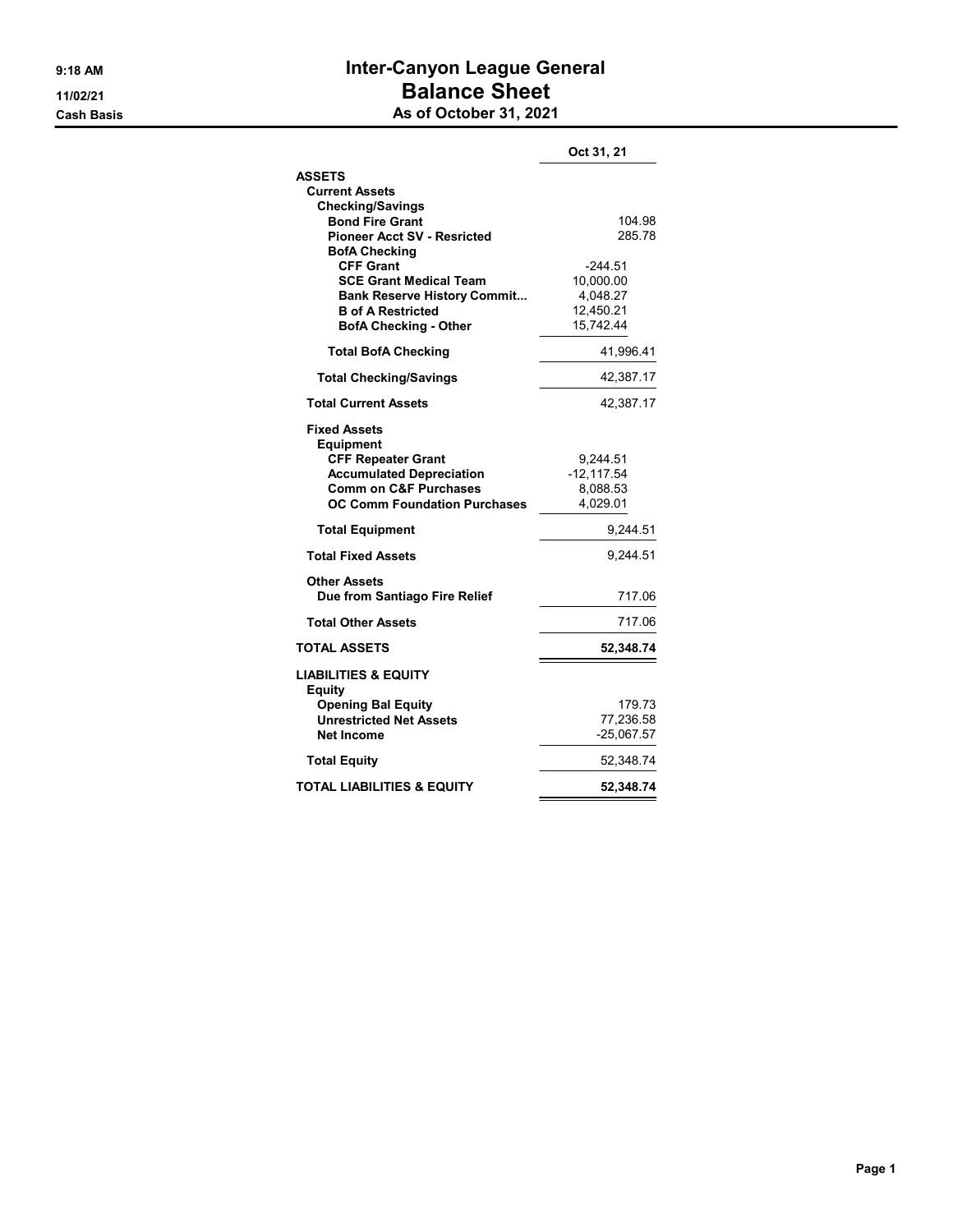#### 5:10 PM Canyon Watch 11/01/21 Profit & Loss YTD Comparison Cash Basis October 2021

|                                                                | <b>Oct 21</b> | <b>Jan - Oct 21</b> |
|----------------------------------------------------------------|---------------|---------------------|
| Income<br><b>Canyon Watch</b><br><b>Contributions Received</b> | 0.00          | 4,055.00            |
| <b>Total Canyon Watch</b>                                      | 0.00          | 4,055.00            |
| <b>Total Income</b>                                            | 0.00          | 4.055.00            |
| <b>Expense</b><br>Paypal<br><b>Canyon Watch Expenses</b>       | 0.00          | 28.16               |
| <b>Repeater equipment</b>                                      | 0.00          | 6,709.18            |
| <b>Total Canyon Watch Expen</b>                                | 0.00          | 6.709.18            |
| <b>Total Expense</b>                                           | 0.00          | 6.737.34            |
| Net Income                                                     | 0.00          | -2,682.34           |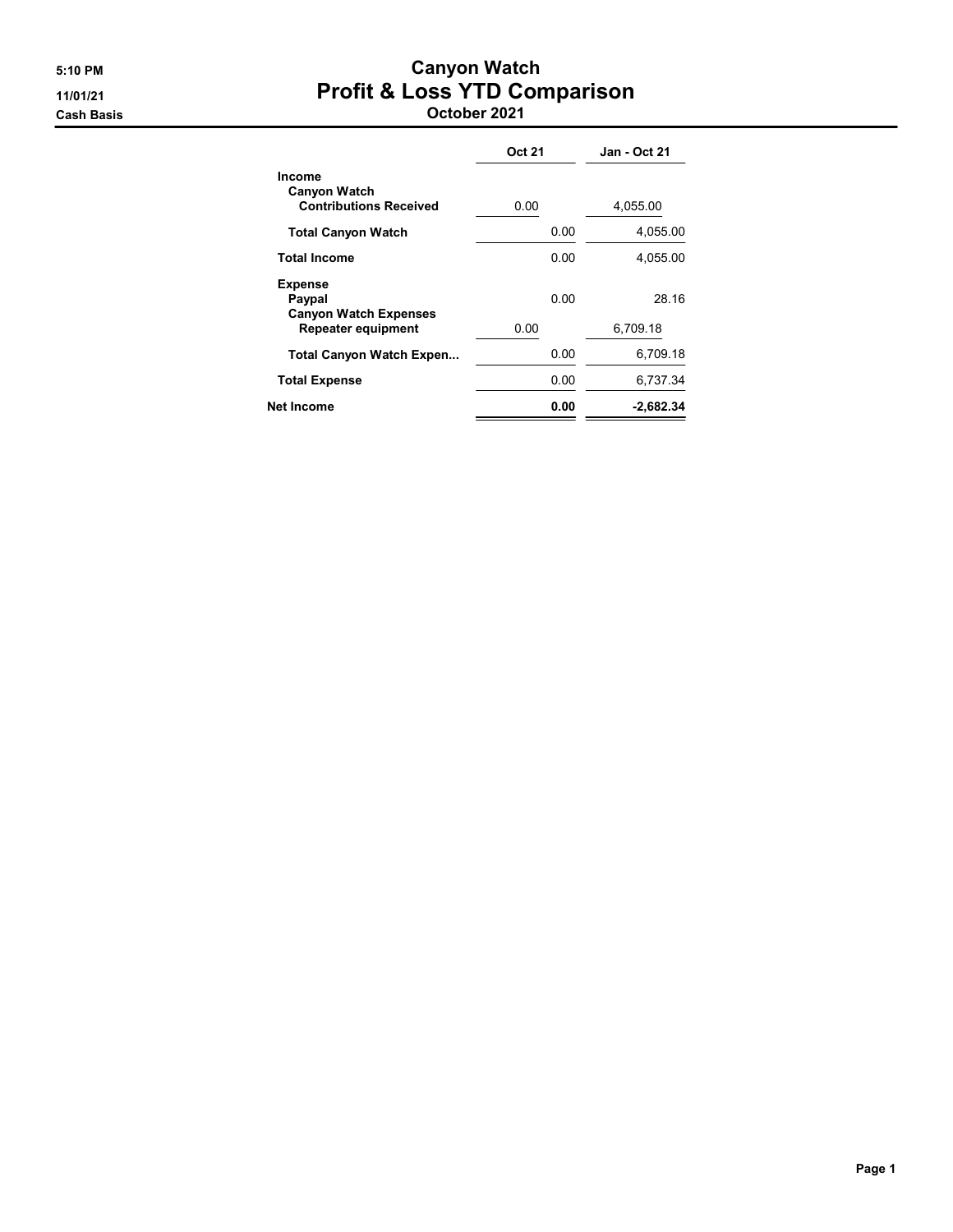#### 5:09 PM Canyon Watch 11/01/21 **Balance Sheet Cash Basis** Cash Basis **As of October 31, 2021**

|                                                                                             | Oct 31, 21              |
|---------------------------------------------------------------------------------------------|-------------------------|
| <b>ASSETS</b><br><b>Current Assets</b><br><b>Checking/Savings</b><br><b>BofA</b> - Checking | 3,881.67                |
| <b>Total Checking/Savings</b>                                                               | 3,881.67                |
| <b>Total Current Assets</b>                                                                 | 3,881.67                |
| <b>TOTAL ASSETS</b>                                                                         | 3,881.67                |
| <b>LIABILITIES &amp; EQUITY</b><br>Equity<br><b>Unrestricted Net Assets</b><br>Net Income   | 6,564.01<br>$-2.682.34$ |
| <b>Total Equity</b>                                                                         | 3,881.67                |
| <b>TOTAL LIABILITIES &amp; EQUITY</b>                                                       | 3.881.67                |
|                                                                                             |                         |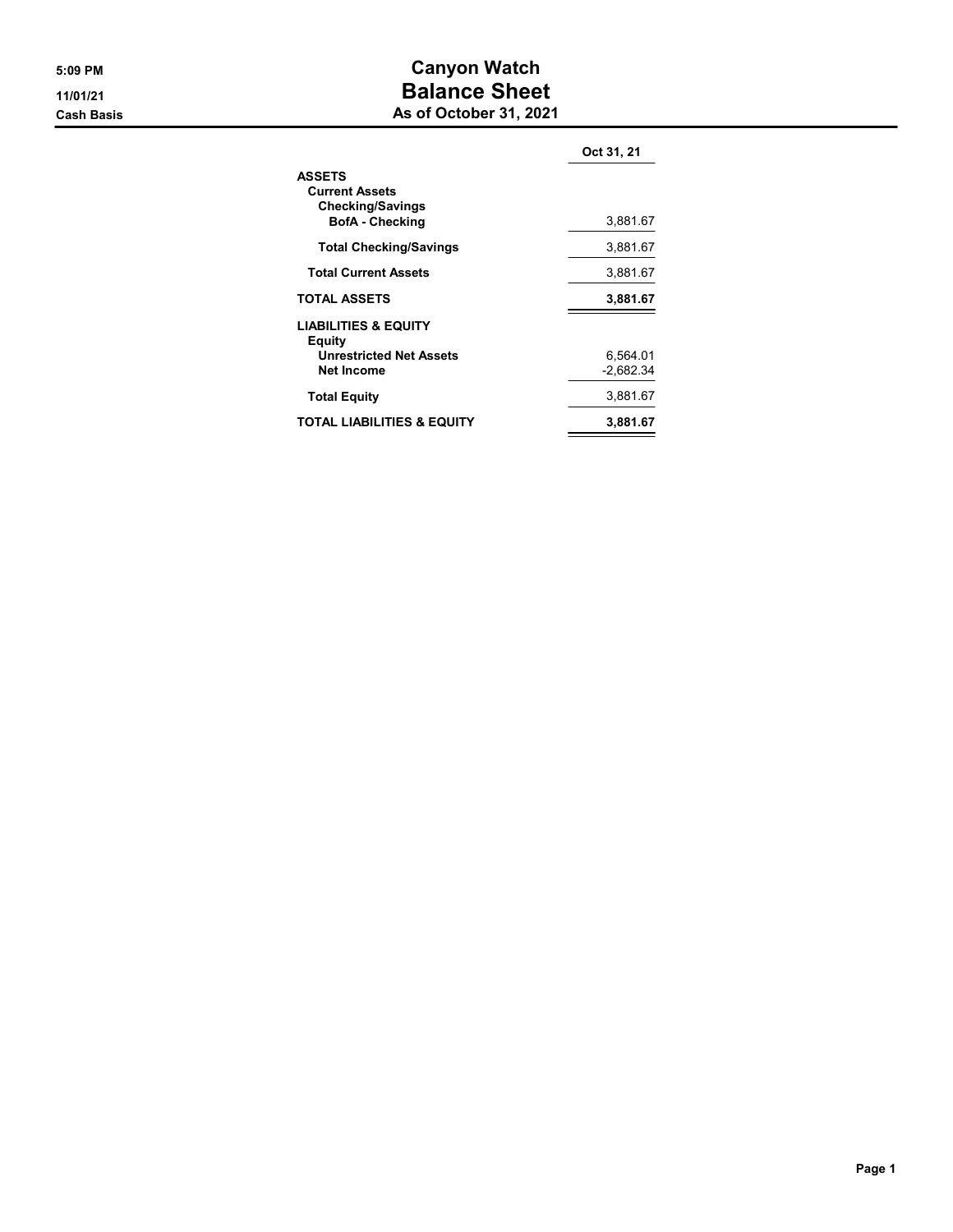# 5:18 PM Friends of Silverado Library 11/01/21 Profit & Loss YTD Comparison

Cash Basis October 2021

|                                                                                                             | <b>Oct 21</b>    | <b>Jan - Oct 21</b> |
|-------------------------------------------------------------------------------------------------------------|------------------|---------------------|
| <b>Ordinary Income/Expense</b><br>Income                                                                    |                  |                     |
| <b>Donation</b>                                                                                             | 0.00             | 200.00              |
| <b>Fundraising Income</b><br><b>Used book sales</b><br><b>Swap Meet</b>                                     | 0.00<br>2,167.00 | 120.00<br>5,731.00  |
| <b>Total Fundraising Income</b>                                                                             | 2,167.00         | 5,851.00            |
| <b>Total Income</b>                                                                                         | 2.167.00         | 6.051.00            |
| <b>Expense</b><br><b>Activities Costs</b><br><b>Summer Reading Progr</b><br><b>Activities Costs - Other</b> | 0.00<br>0.00     | 746.05<br>806.95    |
| <b>Total Activities Costs</b>                                                                               | 0.00             | 1,553.00            |
| <b>Total Expense</b>                                                                                        | 0.00             | 1,553.00            |
| <b>Net Ordinary Income</b>                                                                                  | 2,167.00         | 4,498.00            |
| <b>Other Income/Expense</b><br><b>Other Income</b><br><b>Interest Income</b>                                | 0.10             | 1.02                |
|                                                                                                             |                  |                     |
| <b>Total Other Income</b>                                                                                   | 0.10             | 1.02                |
| <b>Net Other Income</b>                                                                                     | 0.10             | 1.02                |
| Net Income                                                                                                  | 2,167.10         | 4.499.02            |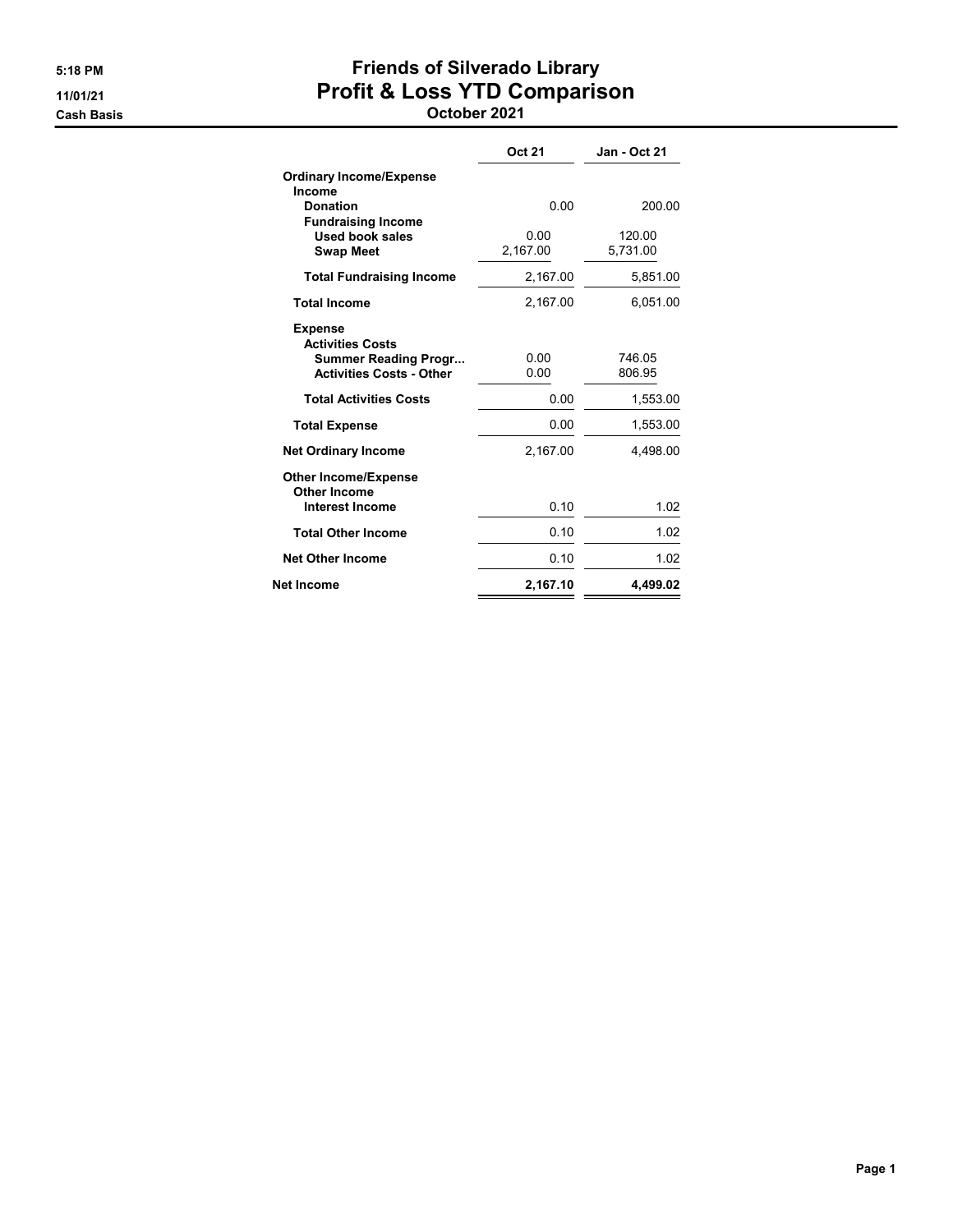### 5:17 PM Friends of Silverado Library 11/01/21 Balance Sheet **Cash Basis** Cash Basis **As of October 31, 2021**

|                                                                        | Oct 31, 21                      |
|------------------------------------------------------------------------|---------------------------------|
| <b>ASSETS</b><br><b>Current Assets</b><br><b>Checking/Savings</b>      |                                 |
| <b>Petty Cash</b><br><b>BofA</b> - Checking<br><b>BofA</b> - Liquid CD | 75.00<br>37.446.85<br>12.199.70 |
| <b>Total Checking/Savings</b>                                          | 49,721.55                       |
| <b>Accounts Receivable</b><br><b>Accounts Receivable</b>               | $-700.00$                       |
| <b>Total Accounts Receivable</b>                                       | -700.00                         |
| <b>Total Current Assets</b>                                            | 49,021.55                       |
| <b>Fixed Assets</b><br><b>Storage Trailer</b>                          | 1,000.00                        |
| <b>Total Fixed Assets</b>                                              | 1,000.00                        |
| <b>TOTAL ASSETS</b>                                                    | 50,021.55                       |
| <b>LIABILITIES &amp; EQUITY</b><br><b>Equity</b>                       |                                 |
| <b>Unrestricted Net Assets</b><br>Net Income                           | 45.522.53<br>4,499.02           |
| <b>Total Equity</b>                                                    | 50,021.55                       |
| TOTAL LIABILITIES & EQUITY                                             | 50,021.55                       |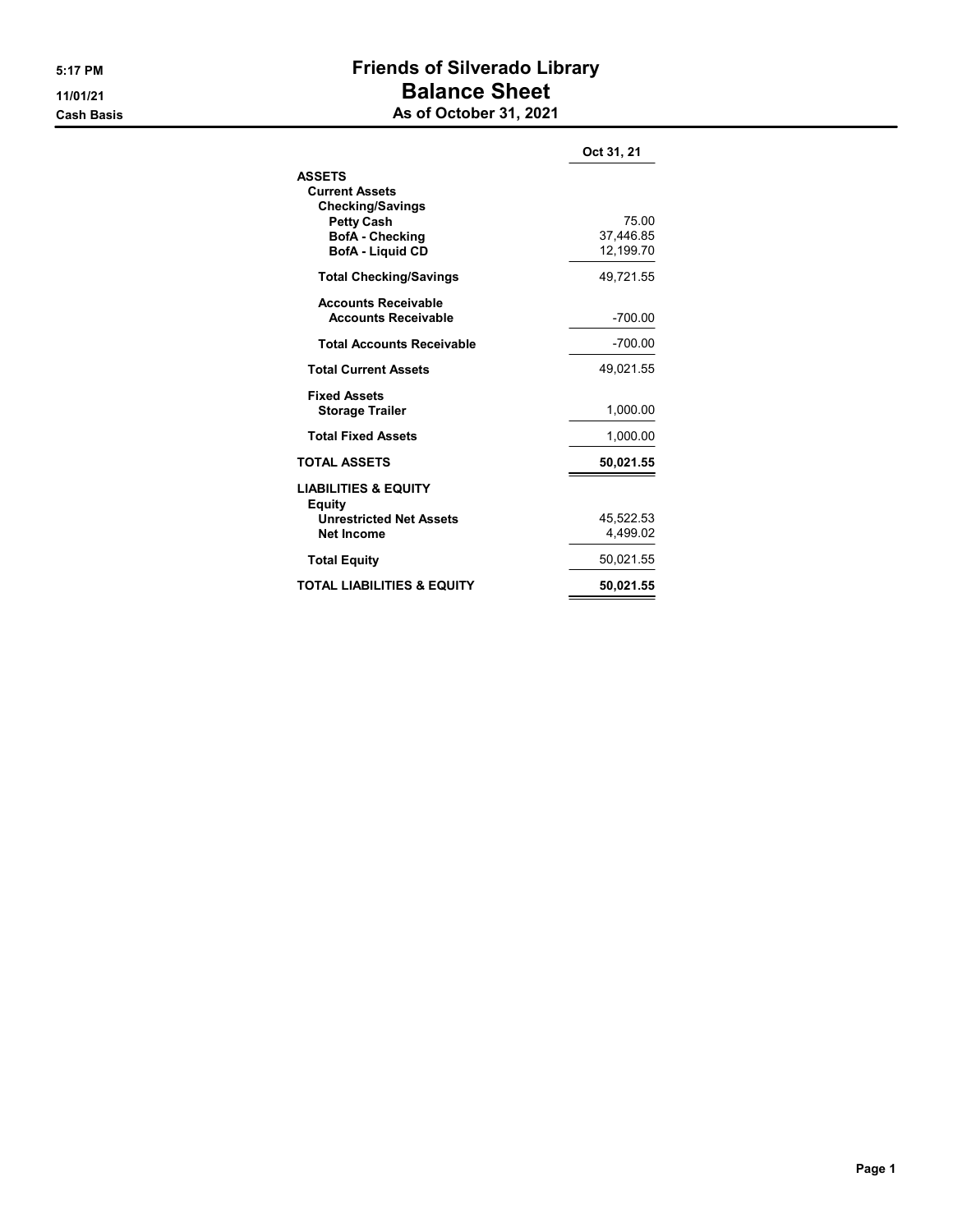## 5:23 PM Santiago Fire Relief Fund 11/01/21 Profit & Loss YTD Comparison

Cash Basis October 2021

|                                                                                                   | Oct 21               | Jan - Oct 21                       |
|---------------------------------------------------------------------------------------------------|----------------------|------------------------------------|
| <b>Ordinary Income/Expense</b><br>Income<br><b>Direct Public Support</b>                          |                      |                                    |
| <b>Fundraising Event</b><br>Other                                                                 | 0.00<br>0.00         | 946.00<br>51,000.00                |
| <b>Total Direct Public Supp</b>                                                                   | 0.00                 | 51,946.00                          |
| <b>Total Income</b>                                                                               | 0.00                 | 51.946.00                          |
| <b>Expense</b><br><b>Bond Fire Grants</b><br><b>Mitigation</b><br><b>Transfer to Canyon Watch</b> | 0.00<br>0.00<br>0.00 | 103,000.00<br>6,916.75<br>2.000.00 |
| <b>Total Expense</b>                                                                              | 0.00                 | 111,916.75                         |
| <b>Net Ordinary Income</b>                                                                        | 0.00                 | -59,970.75                         |
| <b>Other Income/Expense</b><br>Other Income<br><b>Interest Income</b>                             | 0.00                 | 1.17                               |
| <b>Total Other Income</b>                                                                         | 0.00                 | 1.17                               |
| <b>Net Other Income</b>                                                                           | 0.00                 | 1.17                               |
| Net Income                                                                                        | 0.00                 | -59,969.58                         |